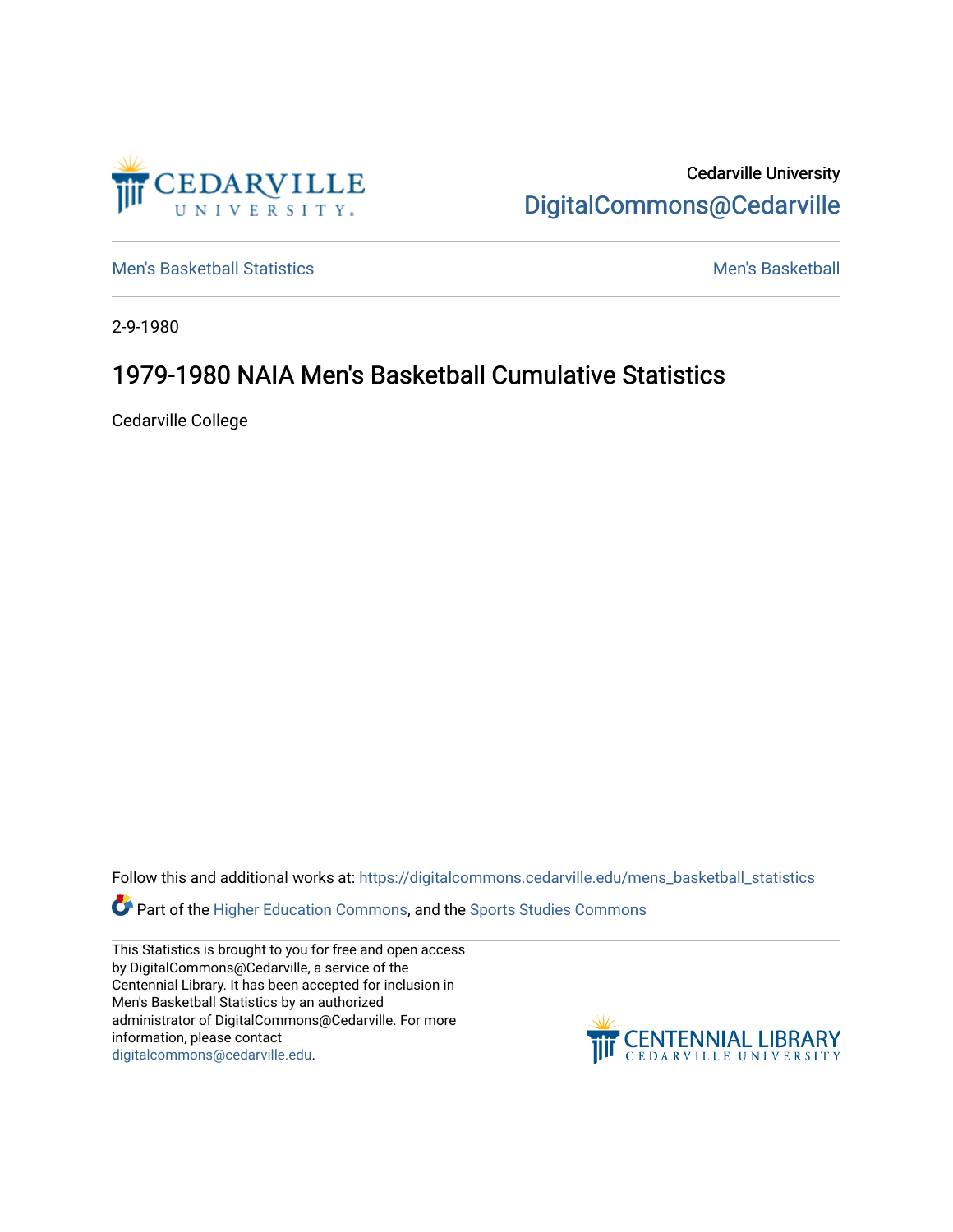|                         |                |     |                             |                      |               |      | NATIONAL ASSOCIATION of INTERCOLLEGIATE ATHLETICS                                               |                              |      |     |   |                |      |
|-------------------------|----------------|-----|-----------------------------|----------------------|---------------|------|-------------------------------------------------------------------------------------------------|------------------------------|------|-----|---|----------------|------|
|                         |                |     |                             |                      |               |      | 1221 Baltimore . Kansas City, Mo. 64105 . 816/842-5050                                          |                              |      |     |   |                |      |
|                         |                |     |                             |                      |               |      | OFFICIAL CUMULATIVE BASKETBALL STATISTICS REPORT                                                |                              |      |     |   |                |      |
| Team Cedarville College |                |     |                             |                      |               |      | $Won$ $16$ Lost $5$ Dist. 22                                                                    |                              |      |     |   |                |      |
|                         |                |     |                             |                      |               |      | City and State Cedaruille, $Ohi_0$ 45314 Totals for $2$ , games played through February 9, 1980 |                              |      |     |   |                |      |
|                         |                |     |                             |                      |               |      | Next Game, vs. Ohio Dourinican on February 12, 1980                                             |                              |      |     |   |                |      |
|                         |                |     |                             |                      |               |      | SUBMIT REPORTS EVERY WEDNESDAY THROUGHOUT THE SEASON.                                           |                              |      |     |   |                |      |
|                         | <b>SCORING</b> |     |                             |                      |               |      | <b>REBOUNDING</b>                                                                               |                              |      |     |   |                |      |
| First, Last Name        | Class Pos.     | Ht. | FG                          | FT.<br>Scored Scored | <b>POINTS</b> |      | First, Last Name                                                                                | Class                        | Pos. | Ht. | G | No.            | Avg. |
| Eric Mounts             |                |     |                             |                      | Total         | Ava. | $ J_{r} $ 6   6'2   21   209   71   489   233   Drew Baker                                      |                              |      |     |   | C 62 20 205 R3 |      |
| Kim Kaussman            |                |     | $5r$ $F$ $s'_3$ $z$ $ 171 $ |                      |               |      | 48 390 18.6 Kim Kaussman                                                                        | 5. F652                      |      |     |   | 189 9.0        |      |
| Drew Baker              |                |     |                             |                      |               |      | $c s^2 z0 $ 113 56 282 14.1 Fric Mounts                                                         | $ J_{r} $ $\circ$ $ S'' $ 21 |      |     |   | 107            |      |
|                         |                |     |                             |                      |               |      |                                                                                                 |                              |      |     |   |                |      |

**FIELD GOAL PERCENTAGE**  (Regulars Only - 5 made per game)

### **FREE THROW PERCENTAGE**

(Regulars Only - 2.5 made per game)

| First, Last Name | Class Pos.                 |   | Ht.         | G | FG<br>Scored | FG<br>Atts. | FG.<br>Pct. | First, Last Name          | Class Pos.                        |   | Ht.         | FT<br>$-1$ G $ $ Scored $ $ | FT<br>Atts. | <b>FT</b><br>Pct. |
|------------------|----------------------------|---|-------------|---|--------------|-------------|-------------|---------------------------|-----------------------------------|---|-------------|-----------------------------|-------------|-------------------|
| Mark Womack      |                            |   | 164         | 2 | 106          | 8           |             | $58.6$ Eric<br>Mounts     | $\mathsf{I}\mathsf{I}\mathsf{r}.$ | G | ' u .<br>62 |                             |             |                   |
| Baker<br>Drew    | <b>Sold</b>                | C | H <br>62 20 |   | 113          |             |             | Baker<br>$ 202 559 $ Drew |                                   |   | , ,,        | 56                          |             | 62.2              |
| Kim Kaussman     | $ \mathsf{S}_\mathsf{t}  $ | ► | ÞS          |   | "7.          |             | 358   478   |                           |                                   |   |             |                             |             |                   |

## **TEAM TOTALS**

| Totals | Games             | <b>POINTS</b> |      |  |  |
|--------|-------------------|---------------|------|--|--|
|        |                   | Number        | Avg. |  |  |
| Own    | 21                | 1834          | 87.3 |  |  |
| Opps.  |                   | 1647          | 78.4 |  |  |
|        | Scoring<br>Margin |               | 8.9  |  |  |

| <b>POINTS</b> |             |          | <b>FIELD GOALS</b> |             |               | <b>FREE THROWS</b> |          |        | <b>REBOUNDS</b> |       |
|---------------|-------------|----------|--------------------|-------------|---------------|--------------------|----------|--------|-----------------|-------|
| Number        | Avg.        | Scored   | Atts.              | Pct.        | Scored        | Atts.              | Pct.     | Player | Team            | Total |
|               | $1834$ 87.3 |          |                    | 778158849.0 | 278           |                    | 384 72.4 | 828    |                 | O IL  |
| 1647          | 78.4        | 692 1460 |                    | 47.4        | $265^{\circ}$ | JO.                | 69.0     |        |                 | 827   |

|        | <b>FREE THROWS</b> |          |        | <b>REBOUNDS</b> |
|--------|--------------------|----------|--------|-----------------|
| Scored | Atts.              | Pct.     | Player | Team            |
| 278    |                    | 384 72.4 | 828    |                 |
| 263    |                    | 381 69.0 |        |                 |

| Totals |                   | <b>POINTS</b> |             |        | <b>FIELD GOALS</b> |               |        | <b>FREE THROWS</b> |            | <b>REBOUNDS</b> | Avg.     |           |      |
|--------|-------------------|---------------|-------------|--------|--------------------|---------------|--------|--------------------|------------|-----------------|----------|-----------|------|
|        | Games             | Number        | Avg.        | Scored | Atts.              | Pct.          | Scored | Atts.              | Pct.       | Player          | Team     | Total     |      |
| Own    | ÷                 |               | $1834$ 87.3 |        |                    | 778158849.0   | 278    |                    | $384$ 72.4 | 828             | Ð.<br>ها | $Q$ ILI   | 43.5 |
| Opps.  | $\sim$ 1          | 1647          | 78.4        |        |                    | 692 1460 47.4 | 763    | 38                 | 69.0       |                 |          | 827       | 39.4 |
|        | Scoring<br>Margin |               | 8.9         |        |                    |               |        |                    |            |                 | Margin   | Rebound - | ш    |

## INDIVIDUAL ONE-GAME HIGH **MARKS** FOR THIS SEASON

|                     | INDIVIDUAL ONE-GAME HIGH MARKS FOR THIS SEASON |                                     |
|---------------------|------------------------------------------------|-------------------------------------|
| <b>MOST POINTS:</b> | By Kaussman vs Urbana                          | DATE 1-22-80 PTS. 40 FG 18 FT 4     |
| MOST F.G.:          | BY Kauffman vs Urbana                          | DATE $1 - 22 - 80$ , FG $18$ att 29 |
| MOST FT:            | BY Mounts vs Rio Grande                        | $DATE$ $-26-80$ , FT $-12AT$ 13     |
| <b>MOST REBDS.:</b> | BY Baker vs Wilfrid Laurier                    | DATE $12.29 - 79$ NO. 22            |
|                     | MOST ASSISTS: BY HICKMAN VS I UPUI             | DATE $11 - 24 - 79$ , NO. $15$      |